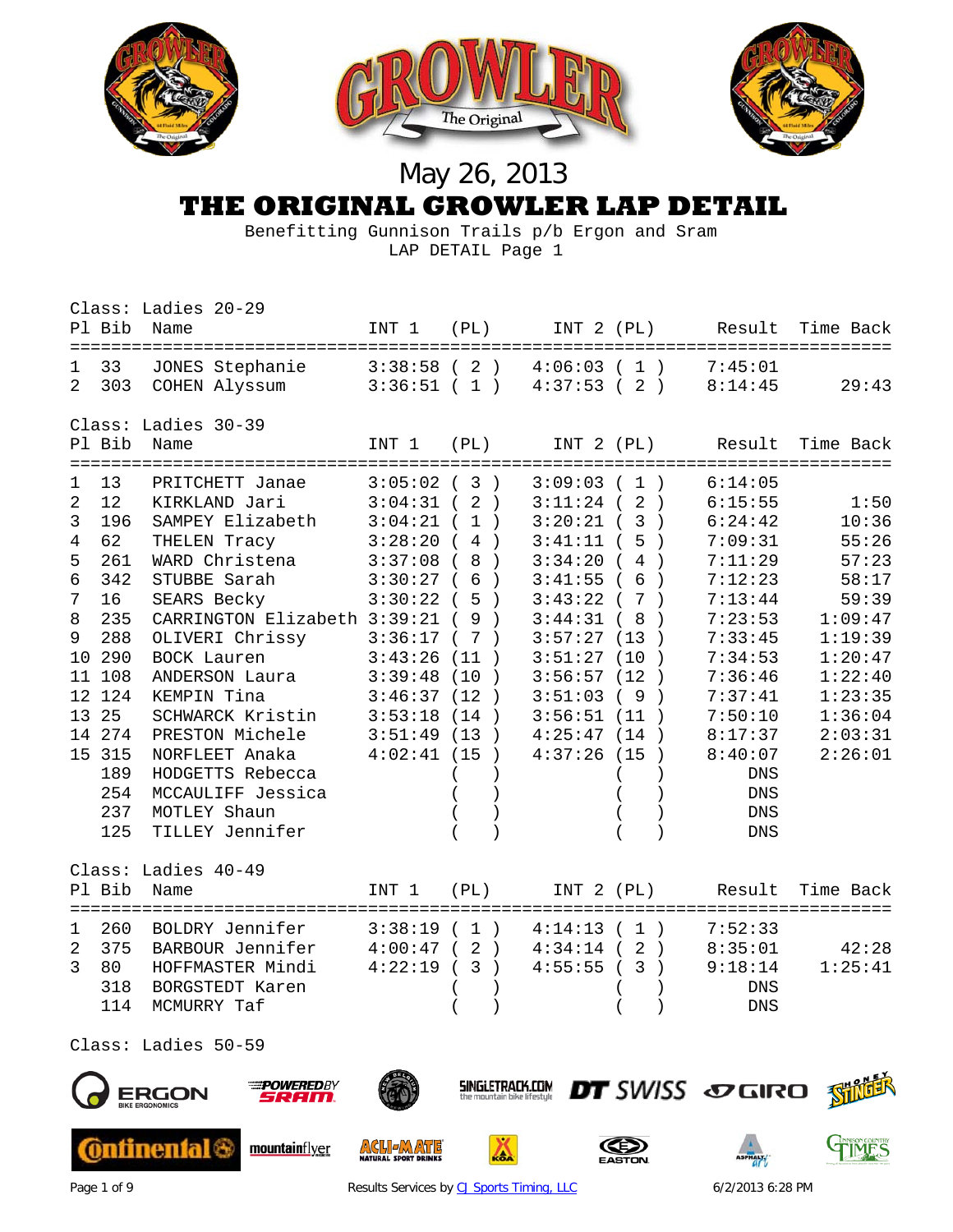



### **THE ORIGINAL GROWLER LAP DETAIL**

|                    | Pl Bib           | Name                                                          | INT 1                    | (PL)                                           | INT 2 (PL)               |                                 | Result                    | Time Back                                     |
|--------------------|------------------|---------------------------------------------------------------|--------------------------|------------------------------------------------|--------------------------|---------------------------------|---------------------------|-----------------------------------------------|
| ı.<br>2            | 379<br>271<br>81 | ROSS Janet<br>MCDADE Lynne<br>MCLEAN Ina                      | 3:39:20(1)<br>4:02:12(2) |                                                | 4:03:59(1)<br>4:36:41(2) |                                 | 7:43:19<br>8:38:53<br>DNS | 55:33                                         |
|                    | Pl Bib           | Class: Ladies Singlespeed<br>Name<br>======================== | INT 1                    | (PL)                                           | INT 2 (PL)               |                                 | Result                    | Time Back                                     |
| 1<br>$\mathcal{L}$ | 121<br>39        | TREMAINE Karen<br>DURLAND Kara                                | 3:29:25(1)<br>3:54:24(2) |                                                | 3:44:00(1)<br>3:52:33(2) |                                 | 7:13:26<br>7:46:57        | 33:31                                         |
|                    | Pl Bib           | Class: Men 20-29<br>Name                                      | INT 1                    | (PL)                                           | INT 2 (PL)               |                                 | Result                    | Time Back<br>================================ |
| 1                  | 262              | ===================<br>DILLON Bryan                           | 2:33:20(1)               |                                                | $2:34:32$ (              | 1)                              | 5:07:52                   |                                               |
| 2                  | 135              | POND Alex                                                     | 2:43:06                  | 2)<br>$\left($                                 | $2:52:44$ (              | 2)                              | 5:35:50                   | 27:58                                         |
| 3                  | 82               | STAMP Kyle                                                    | 2:49:07(4)               |                                                | $2:59:16$ (              | $\mathbf{3}$<br>$\rightarrow$   | 5:48:24                   | 40:32                                         |
| $\overline{4}$     | 198              | ROSS Evan                                                     | $2:49:24$ (              | 5)                                             | $2:59:30$ (              | $\overline{4}$<br>$\rightarrow$ | 5:48:55                   | 41:02                                         |
| 5                  | 64               | BELTCHENKO Neil                                               | 2:48:55                  | (3)                                            | $3:01:04$ (              | 5<br>$\rightarrow$              | 5:49:59                   | 42:07                                         |
| 6                  | 192              | VALENTINE Patrick                                             | 2:54:06                  | (8)                                            | $3:15:26$ (              | $\overline{9}$<br>$\rightarrow$ | 6:09:33                   | 1:01:41                                       |
| 7                  | 363              | ADDABBO Patrick                                               | 3:03:00                  | (11)                                           | $3:06:54$ (              | 6<br>$\rightarrow$              | 6:09:55                   | 1:02:03                                       |
| 8                  | 326              | FORD James                                                    | 2:57:19(9)               |                                                | 3:12:58                  | 8<br>$\left($<br>$\rightarrow$  | 6:10:18                   | 1:02:26                                       |
| 9                  | 361              | RUHMANN Graham                                                | 2:49:42(7)               |                                                | 3:23:35(11)              |                                 | 6:13:18                   | 1:05:26                                       |
| 10                 | 88               | UMLAND Robert                                                 | 3:09:42(14)              |                                                | 3:09:31(7)               |                                 | 6:19:14                   | 1:11:22                                       |
| 11                 | 68               | KRANKKALA Scott                                               | 3:01:13(10)              |                                                | 3:19:29(10)              |                                 | 6:20:42                   | 1:12:50                                       |
|                    | 12 297           | ANDERIES Matt                                                 | 3:17:20(15)              |                                                | 3:27:08(12)              |                                 | 6:44:28                   | 1:36:36                                       |
|                    | 13 343           | PATTEN Brae                                                   | 2:49:26(6)               |                                                | 3:58:00(18)              |                                 | 6:47:26                   | 1:39:34                                       |
|                    | 14 360           | JACKSON Ben                                                   | 3:06:29(13)              |                                                | 3:46:32(16)              |                                 | 6:53:01                   | 1:45:09                                       |
| 15                 | 330              | LYON Troy                                                     | 3:23:14(17)              |                                                | 3:38:37(13)              |                                 | 7:01:52                   | 1:54:00                                       |
|                    | 16 187           | GREIF Cassidy                                                 | 3:17:43(16)              |                                                | 3:45:58(15)              | $\rightarrow$                   | 7:03:42                   | 1:55:50                                       |
|                    | 17 346           | <b>BROWN Garrett</b>                                          | 3:29:27(19)              |                                                | 3:45:56(14)              |                                 | 7:15:24                   | 2:07:32                                       |
| 18                 | 347              | BABCOCK Bryan                                                 | 3:31:46(20)              |                                                | 3:51:35(17)              |                                 | 7:23:22                   | 2:15:30                                       |
|                    | 19 358           | ALLEMAN Alex                                                  | 3:03:13                  | (12)                                           | 4:22:58(22)              | $\rightarrow$                   | 7:26:12                   | 2:18:20                                       |
|                    | 20 240           | BRINK Joshua                                                  | 3:27:03(18)              |                                                | 4:08:51(19)              |                                 | 7:35:55                   | 2:28:02                                       |
|                    | 21 322           | CARTON Eoghan                                                 | 3:35:01(21)              |                                                | 4:19:20(21)              |                                 | 7:54:21                   | 2:46:29                                       |
|                    | 22 144           | BRINK Jordan                                                  | 3:55:56(26)              |                                                | 4:11:54(20)              |                                 | 8:07:50                   | 2:59:58                                       |
|                    | 23 312           | GREEN Jeremy                                                  | 3:44:19(23)              |                                                | 4:25:38(23)              |                                 | 8:09:57                   | 3:02:05                                       |
|                    | 24 146           | MCGREGOR Paul                                                 | 3:44:29(24)              |                                                | 4:29:14(24)              |                                 | 8:13:43                   | 3:05:51                                       |
|                    | 25 296           | WALKER Brent                                                  | 3:35:27(22)              |                                                | 4:41:26(25)              |                                 | 8:16:53                   | 3:09:01                                       |
|                    | 26 251           | WYMAN Ethan                                                   | 3:47:21                  | (25)                                           | 5:07:14(26)              |                                 | 8:54:36                   | 3:46:43                                       |
|                    | 27 57            | GINDL Benjamin                                                | 4:19:01(28)              |                                                | 5:17:00(27)              |                                 | 9:36:02                   | 4:28:10                                       |
|                    | 28 150           | HOLLIDAY Michael                                              | 3:59:02                  | (27)                                           | 5:45:12(28)              |                                 | 9:44:14                   | 4:36:22                                       |
|                    |                  | <b>POWEREDBY</b><br>secon<br><b>BIKE ERGONOMICS</b>           |                          | SINGLETRACK.COM<br>the mountain bike lifestule |                          |                                 | <b>DT</b> SWISS SOGIRO    |                                               |



**Ontinental &** 

mountainflyer



**ACLIEMATE** 



◬







Page 2 of 9 **Results Services b[y CJ Sports Timing, LLC](http://www.cjtiming.com/)** 6/2/2013 6:28 PM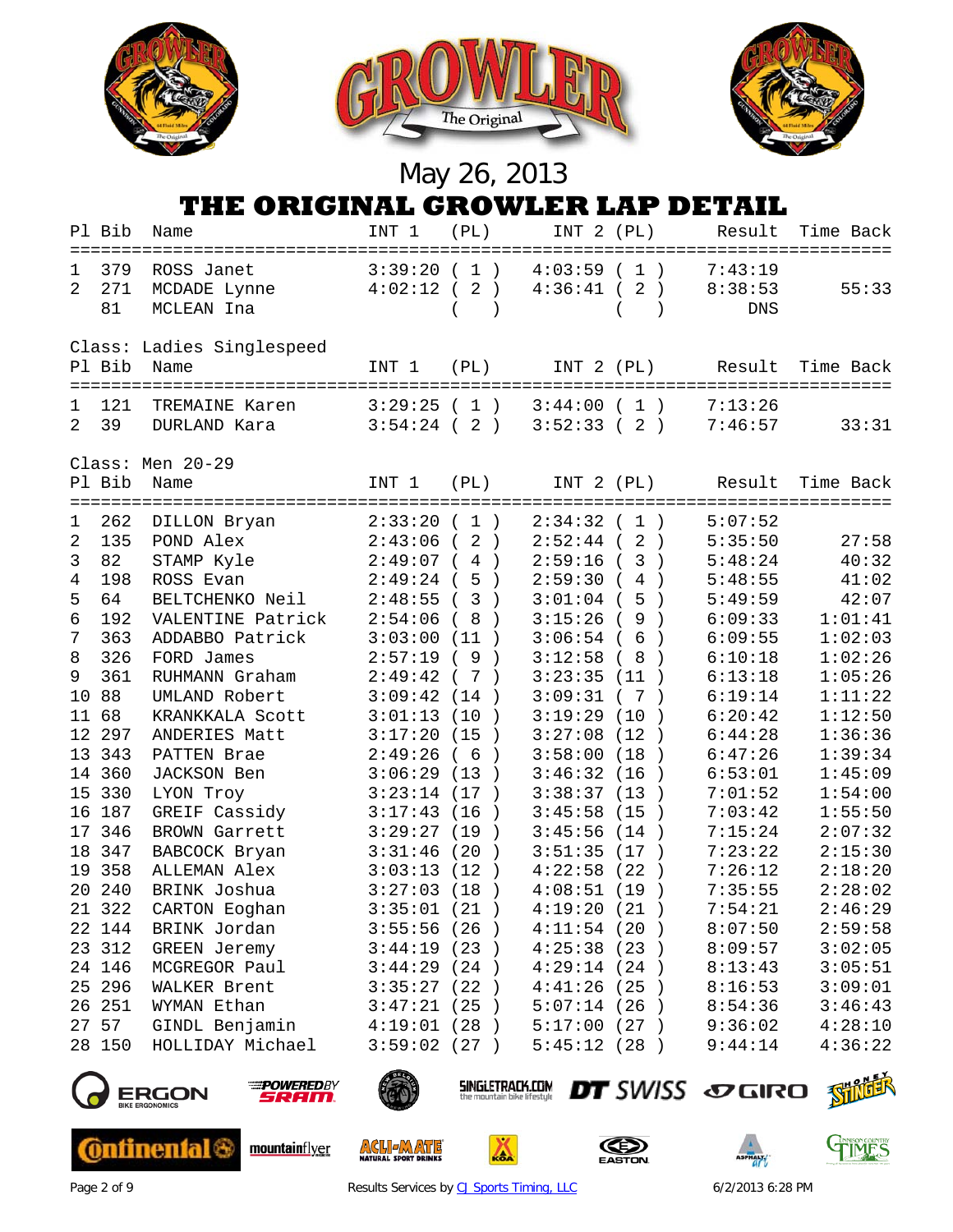

### **THE ORIGINAL GROWLER LAP DETAIL**

|    | Pl Bib | Name                                                        | INT 1       | (PL)                                                  | INT 2 (PL)     |                     | Result                 | Time Back |
|----|--------|-------------------------------------------------------------|-------------|-------------------------------------------------------|----------------|---------------------|------------------------|-----------|
|    | 61     | HISTED Travis                                               |             |                                                       |                |                     | <b>DNS</b>             |           |
|    | 216    | KIMBRELL Ryan                                               |             |                                                       |                | $\lambda$           | <b>DNS</b>             |           |
|    |        |                                                             |             |                                                       |                |                     |                        |           |
|    |        | Class: Men 30-39                                            |             |                                                       |                |                     |                        |           |
|    | Pl Bib | Name                                                        | INT 1       | (PL)                                                  | INT 2 (PL)     |                     | Result                 | Time Back |
|    |        | =========================                                   |             |                                                       |                |                     |                        |           |
| ı  | 2      | BEISEL Kalan                                                | 2:33:19(3)  |                                                       | 2:28:48(1)     |                     | 5:02:08                |           |
| 2  | 158    | CHAMBERS Cameron                                            | 2:33:16     | 2)<br>$\left($                                        | $2:28:54$ (    | 2)                  | 5:02:11                | : 03      |
| 3  | 3      | SMITH Brian                                                 | 2:32:50     | (1)                                                   | $2:29:25$ (    | 3)                  | 5:02:15                | :07       |
| 4  | 10     | SCHIFF Matt                                                 | 2:44:49(5)  |                                                       | 2:45:25(       | 4<br>$\rightarrow$  | 5:30:15                | 28:07     |
| 5  | 301    | GOULD Nick                                                  | 2:44:35(4)  |                                                       | $2:51:56$ (    | 8<br>$\rightarrow$  | 5:36:31                | 34:23     |
| 6  | 103    | WHITNEY Josh                                                | 2:45:03(6)  |                                                       | $2:51:42$ (    | 7<br>$\rightarrow$  | 5:36:46                | 34:37     |
| 7  | 111    | HIATT Troy                                                  | 2:46:13     | (7)                                                   | $2:50:36$ (    | 5<br>$\rightarrow$  | 5:36:50                | 34:42     |
| 8  | 5      | TOSTADO Josh                                                | 2:49:18(14) |                                                       | $2:51:27$ (    | 6<br>$\rightarrow$  | 5:40:46                | 38:38     |
| 9  | 21     | GROSS Stewart                                               | 2:46:33     | (8)<br>$\rightarrow$                                  | 2:56:34(10)    | $\rightarrow$       | 5:43:07                | 40:59     |
| 10 | 110    | ALSTRIN Chris                                               | 2:49:52     | (16)<br>$\rightarrow$                                 | 2:54:20        | (9<br>$\rightarrow$ | 5:44:13                | 42:05     |
| 11 | 278    | MCAULEY Mike                                                | 2:46:54     | (9)<br>$\rightarrow$                                  | 2:57:46(12)    | $\rightarrow$       | 5:44:40                | 42:32     |
|    | 12 258 | PRESTON Ben                                                 | 2:48:48     | (12)<br>$\rightarrow$                                 | 2:56:40(11)    | $\rightarrow$       | 5:45:28                | 43:20     |
| 13 | 232    | NEWSOM Wade                                                 | 2:48:37     | (10)<br>$\rightarrow$                                 | 3:02:14(14)    | $\rightarrow$       | 5:50:52                | 48:44     |
|    | 14 357 | KERKOVE Jeff                                                | 2:52:43     | (21)                                                  | 2:58:15(13)    | $\rightarrow$       | 5:50:59                | 48:51     |
|    | 15 336 | HUSEBY Johannes                                             | 2:49:17(13) |                                                       | 3:06:17(19)    | $\rightarrow$       | 5:55:34                | 53:26     |
|    | 16 341 | BIESE Kip J.                                                | 2:50:38(18) |                                                       | 3:06:10(18)    | $\rightarrow$       | 5:56:49                | 54:40     |
|    | 17 95  | HUCKSTEP Aaron                                              | 2:49:23(15) | $\rightarrow$                                         | 3:07:40(20)    |                     | 5:57:03                | 54:55     |
|    | 18 100 | ADAMS Aaron                                                 | 2:54:36(22) |                                                       | $3:03:08$ (16) | $\rightarrow$       | 5:57:44                | 55:36     |
|    | 19 366 | FEENEY Andrew                                               | 2:55:02     | (23)<br>$\rightarrow$                                 | 3:02:51(15)    |                     | 5:57:54                | 55:46     |
| 20 | 54     | JONES Benjamin                                              | 2:51:00     | (19<br>$\rightarrow$                                  | 3:07:40(20)    |                     | 5:58:41                | 56:32     |
|    | 21 348 | HARPER Dodson                                               | 2:57:12     | (25)<br>$\rightarrow$                                 | 3:03:31(17)    |                     | 6:00:44                | 58:36     |
|    | 22 147 | COLLIER Nathan                                              | 2:50:06(17) |                                                       | 3:11:50(25)    | $\rightarrow$       | 6:01:57                | 59:49     |
| 23 | 369    | PISCOPO Corey                                               | 2:48:47     | (11)                                                  | 3:15:39(29)    | $\rightarrow$       | 6:04:27                | 1:02:19   |
|    | 24 246 | GOLDBERG Mike                                               | 2:59:07     | (28)<br>$\rightarrow$                                 | 3:09:06(23)    | $\rightarrow$       | 6:08:13                | 1:06:05   |
| 25 | 292    | LAPOINTE Jason                                              | 2:51:12     | (20)<br>$\rightarrow$                                 | 3:17:02(30)    | $\rightarrow$       | 6:08:15                | 1:06:07   |
|    | 26 376 | MILLER Chris                                                | 2:57:12     | (25)<br>$\rightarrow$                                 | 3:11:34(24)    |                     | 6:08:46                | 1:06:38   |
|    | 27 289 | JONES Logan                                                 | 2:57:14(27) |                                                       | $3:12:08$ (26) | $\rightarrow$       | 6:09:22                | 1:07:14   |
|    | 28 104 | <b>QUINONES Kervin</b>                                      | 3:01:57(31) |                                                       | 3:08:09(22)    |                     | 6:10:06                | 1:07:58   |
|    | 29 253 | REYNOLDS Nathan                                             | 2:57:06(24) |                                                       | 3:13:00(27)    |                     | 6:10:07                | 1:07:59   |
|    | 30 299 | TANS Jochem                                                 | 3:00:17(29) |                                                       | 3:17:03(31)    |                     | 6:17:20                | 1:15:12   |
|    | 31 359 | MACGRAY Jeremy                                              | 3:03:22(33) |                                                       | 3:14:56(28)    |                     | 6:18:19                | 1:16:11   |
|    | 32 321 | PAVLAKOVIC Scott                                            | 3:01:06(30) |                                                       | 3:21:26(36)    |                     | 6:22:32                | 1:20:24   |
|    | 33 238 | WATKINS Garren                                              | 3:02:48(32) |                                                       | 3:19:56(32)    |                     | 6:22:44                | 1:20:36   |
|    | 34 201 | SMITH Matthew                                               | 3:06:22(34) |                                                       | 3:21:39(37)    |                     | 6:28:01                | 1:25:53   |
|    | 35 378 | WOLFENBARGER Shawn                                          | 3:10:35(37) |                                                       | 3:21:17(35)    |                     | 6:31:53                | 1:29:44   |
|    |        |                                                             |             |                                                       |                |                     |                        |           |
|    |        | <b>POWEREDBY</b><br>RGON<br>SRAM.<br><b>BIKE ERGONOMICS</b> |             | <b>SINGLETRACK.COM</b><br>the mountain bike lifestyle |                |                     | <b>DT</b> SWISS SOGIRO |           |



**Ontinental &** 



mountainflyer



**ACLIEMATE** 



٨







Page 3 of 9 **Results Services b[y CJ Sports Timing, LLC](http://www.cjtiming.com/)** 6/2/2013 6:28 PM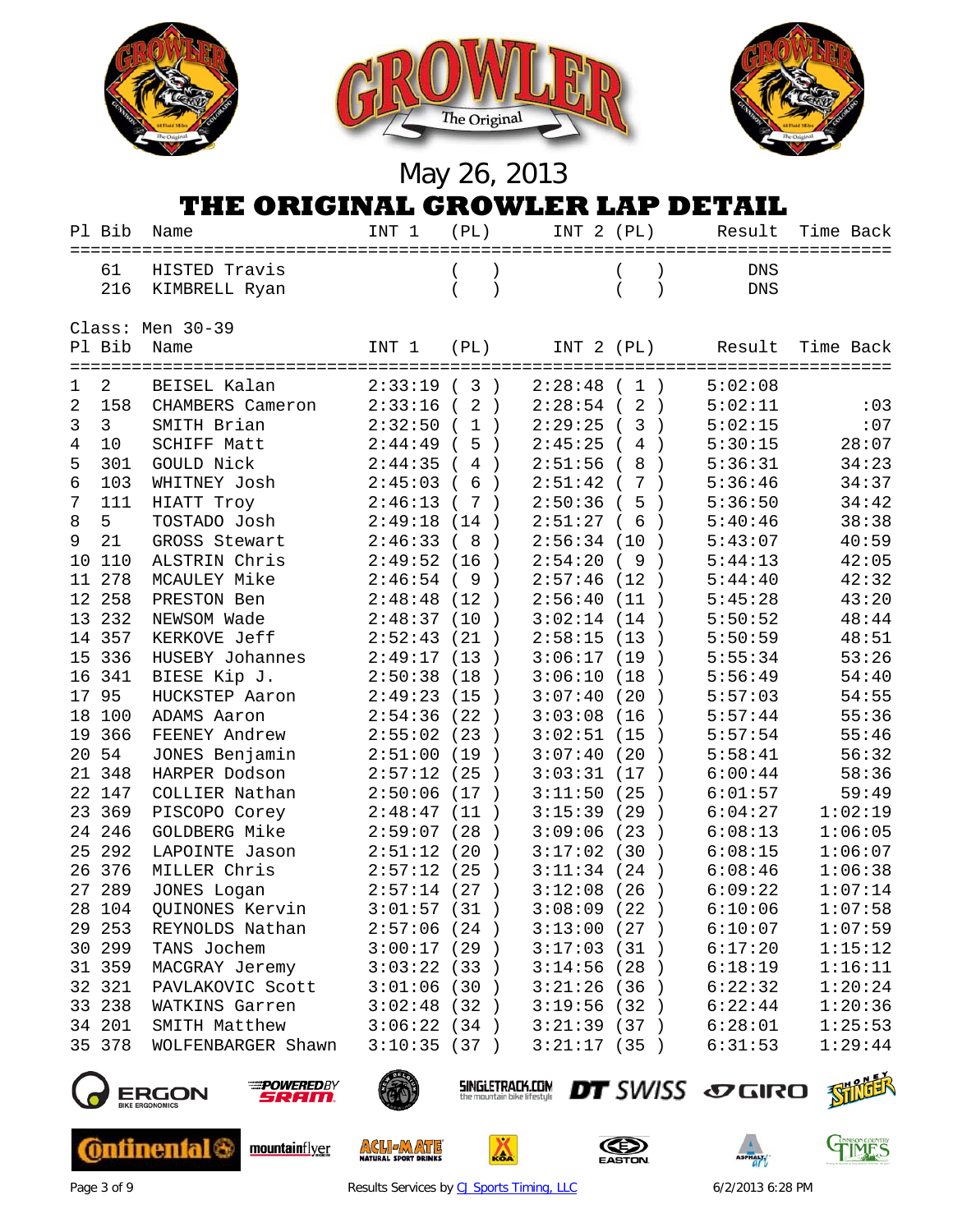





## **THE ORIGINAL GROWLER LAP DETAIL**

|    | Pl Bib | Name                | INT 1          | (PL)                  | INT 2 (PL)    |                       | Result      | Time Back |
|----|--------|---------------------|----------------|-----------------------|---------------|-----------------------|-------------|-----------|
|    | 36 328 | CIRINCIONE Nicholas | 3:07:24 (35 )  |                       | 3:27:08(38)   |                       | 6:34:32     | 1:32:24   |
| 37 | 79     | PARKER Jesse        | 3:14:42(40)    |                       | 3:21:05(34)   |                       | 6:35:48     | 1:33:40   |
| 38 | 183    | GREIF Jeremiah      | 3:16:07        | (42)<br>$\rightarrow$ | 3:20:21(33)   | $\rightarrow$         | 6:36:29     | 1:34:21   |
| 39 | 377    | NYLEN Timothy       | 3:07:59        | (36)<br>$\rightarrow$ | 3:32:03(39)   |                       | 6:40:03     | 1:37:55   |
| 40 | 197    | FONCANNON Brett     | 3:19:43        | (47)                  | 3:35:12       | (40<br>$\rightarrow$  | 6:54:55     | 1:52:47   |
|    | 41 339 | LOWE Bobby          | 3:21:27        | (49<br>$\rightarrow$  | 3:38:40       | (41<br>$\rightarrow$  | 7:00:07     | 1:57:59   |
|    | 42 173 | ECKSTROM Scott      | 3:18:20        | (44)                  | 3:44:02(43)   | $\rightarrow$         | 7:02:22     | 2:00:14   |
|    | 43 178 | CLINE Mike          | 3:12:50        | (38)<br>$\rightarrow$ | 3:50:33(47)   |                       | 7:03:24     | 2:01:16   |
|    | 44 276 | SMITH Pete          | 3:15:53        | (41)                  | 3:49:04(46)   | $\rightarrow$         | 7:04:57     | 2:02:49   |
| 45 | 53     | WILLIG Michael      | 3:19:29        | (46)                  | 3:45:34(44)   |                       | 7:05:04     | 2:02:56   |
| 46 | 205    | VAN ZALE Phil       | 3:22:53        | (50<br>$\rightarrow$  | 3:47:12(45)   | $\rightarrow$         | 7:10:05     | 2:07:57   |
| 47 | 70     | DUNN Charlie        | 3:21:11(48)    | $\rightarrow$         | 3:51:49       | (48<br>$\rightarrow$  | 7:13:01     | 2:10:53   |
| 48 | 127    | BEST Mike           | 3:13:54(39)    |                       | 3:59:33       | (54<br>$\rightarrow$  | 7:13:27     | 2:11:19   |
| 49 | 211    | WEEMS Jacob         | 3:17:15        | (43)<br>$\rightarrow$ | 3:57:13(51)   | $\rightarrow$         | 7:14:29     | 2:12:20   |
| 50 | 186    | CONROY Greg         | $3:35:02$ (58) | $\rightarrow$         | 3:43:41       | (42<br>$\rightarrow$  | 7:18:43     | 2:16:35   |
|    | 51 40  | POPOVICH Neil       | 3:18:41        | (45<br>$\rightarrow$  | 4:02:45       | (55<br>$\rightarrow$  | 7:21:26     | 2:19:18   |
| 52 | 206    | ROLFS Christopher   | 3:30:32        | (52)<br>$\rightarrow$ | 3:57:10       | (50<br>$\rightarrow$  | 7:27:42     | 2:25:34   |
| 53 | 155    | FORSLING Henrik     | 3:33:43        | (57)                  | 3:57:34(52)   | $\rightarrow$         | 7:31:18     | 2:29:09   |
|    | 54 91  | GREIG John          | 3:33:00        | (54)                  | 3:58:20       | (53<br>$\rightarrow$  | 7:31:21     | 2:29:13   |
|    | 55 177 | NUDGE Stephen       | 3:40:23        | (62)<br>$\rightarrow$ | 3:51:53       | (49<br>$\rightarrow$  | 7:32:17     | 2:30:09   |
|    | 56 311 | ROBINSON Peter      | 3:33:41        | (56)<br>$\rightarrow$ | 4:14:13       | (59<br>$\rightarrow$  | 7:47:55     | 2:45:47   |
| 57 | 226    | KAVANAGH Sam        | 3:29:26        | (51)                  | 4:21:07       | (61                   | 7:50:33     | 2:48:25   |
| 58 | 280    | BRUUN Kris          | 3:44:31(63)    |                       | 4:06:29       | (56<br>$\rightarrow$  | 7:51:00     | 2:48:52   |
|    | 59 193 | HAUBELT Jason       | 3:37:10        | (60)<br>$\rightarrow$ | 4:19:40       | (60<br>$\rightarrow$  | 7:56:51     | 2:54:43   |
|    | 60 214 | TEAL Levi           | 3:39:24(61)    |                       | 4:24:57(62)   |                       | 8:04:21     | 3:02:13   |
|    | 61 263 | NEWSOM Anthony      | 3:33:05        | (55<br>$\rightarrow$  | 4:37:01(64)   |                       | 8:10:06     | 3:07:58   |
|    | 62 324 | BOYD Chris          | 4:03:15        | (67)                  | 4:09:45(58)   | $\rightarrow$         | 8:13:01     | 3:10:53   |
|    | 63 191 | HARP Steven         | 4:03:33        | (68)<br>$\rightarrow$ | 4:09:44(57)   |                       | 8:13:17     | 3:11:09   |
|    | 64 76  | ARMANO Nick         | 3:35:11        | (59<br>$\rightarrow$  | 4:38:16       | (65<br>$\rightarrow$  | 8:13:27     | 3:11:19   |
| 65 | 327    | ECKERT Bryan        | 3:48:53        | (64)<br>$\rightarrow$ | 4:33:40       | (63)<br>$\rightarrow$ | 8:22:33     | 3:20:25   |
| 66 | 368    | ST GEORGE Brian     | 3:55:32        | (66<br>$\rightarrow$  | 4:41:49       | (66<br>$\rightarrow$  | 8:37:21     | 3:35:13   |
| 67 | 306    | ORTICELLE Gregory   | 3:32:47        | (53)<br>$\rightarrow$ | 5:10:02       | (68)                  | 8:42:50     | 3:40:42   |
|    | 68 234 | DIPASQUALE Kevin    | 3:53:19        | (65<br>$\rightarrow$  | 4:56:52       | (67)                  | 8:50:12     | 3:48:04   |
|    | 69 229 | CAVENDEER Paul      | 4:18:43        | (69<br>$\rightarrow$  | $5:14:23$ (70 | $\rightarrow$         | 9:33:07     | 4:30:59   |
|    | 70 207 | COLLINS Austin      | 4:23:06(70)    |                       | 5:12:24(69)   |                       | 9:35:31     | 4:33:23   |
|    | 181    | BATEY Rob           |                |                       |               |                       | DNS         |           |
|    | 236    | CARROLL Clinton     |                |                       |               |                       | DNS         |           |
|    | 131    | CLICKNER Ryan       |                |                       |               |                       | ${\rm DNS}$ |           |
|    | 128    | COLLINS Adam        |                |                       |               |                       | ${\rm DNS}$ |           |
|    | 179    | CORNETTE Adam       |                |                       |               |                       | ${\rm DNS}$ |           |
|    | 218    | EGGEN Ryan          |                |                       |               |                       | ${\rm DNS}$ |           |
|    |        |                     |                |                       |               |                       |             |           |



**Ontinental &** 



mountainflyer



**ACLIEMATE** 



◬







Page 4 of 9 **Results Services b[y CJ Sports Timing, LLC](http://www.cjtiming.com/)** 6/2/2013 6:28 PM

**DT** SWISS SOGIRO SHILL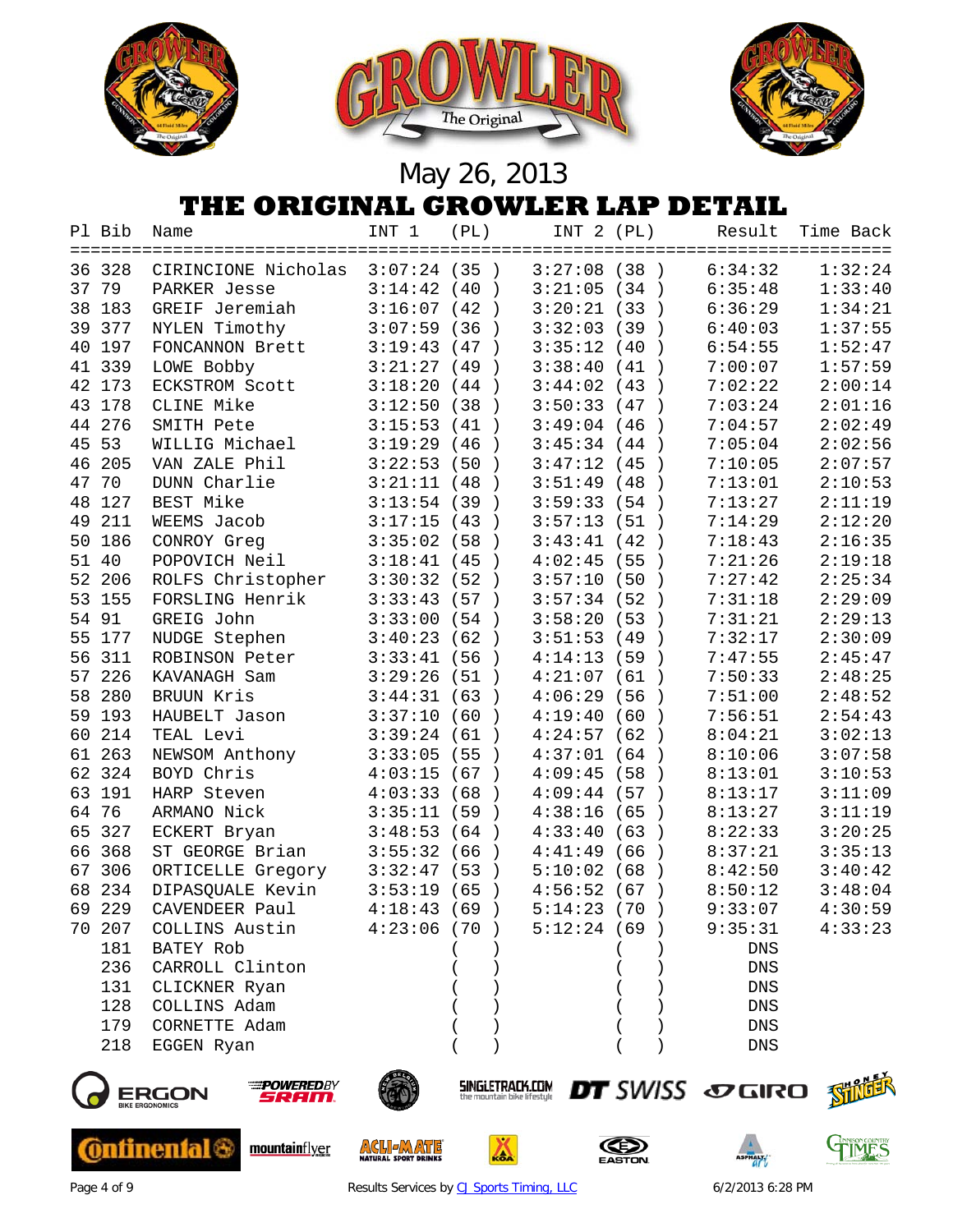

#### **THE ORIGINAL GROWLER LAP DETAIL**

|                | Pl Bib | Name<br>====================================== | INT 1       | (PL)                                                  | INT 2 (PL)  |               | Result                 | Time Back |
|----------------|--------|------------------------------------------------|-------------|-------------------------------------------------------|-------------|---------------|------------------------|-----------|
|                | 287    | FRIDAY Nathan                                  |             |                                                       |             |               | DNS                    |           |
|                | 349    | HODGES Charles                                 |             |                                                       |             |               | DNS                    |           |
|                | 273    | HOLLAND Josh                                   |             |                                                       |             |               | <b>DNS</b>             |           |
|                | 63     | HOPPIN Tim                                     |             |                                                       |             |               | $\mathop{\rm DNS}$     |           |
|                | 105    | KONECNY Thomas                                 |             |                                                       |             |               | $\mathop{\rm DNS}$     |           |
|                | 94     | LEBLANC John                                   |             |                                                       |             |               | DNS                    |           |
|                |        | 154 MALLOW John                                |             |                                                       |             |               | DNS                    |           |
|                | 157    | MEBEL Lee                                      |             |                                                       |             |               | $\mathop{\rm DNS}$     |           |
|                | 75     | MULEH Alex                                     |             |                                                       |             |               | DNS                    |           |
|                |        | 291 NANCE Anthony                              |             |                                                       |             |               | DNS                    |           |
|                | 275    | NEWCOMER Brandon                               |             |                                                       |             |               | ${\tt DNS}$            |           |
|                | 380    | PARKER Batt                                    |             |                                                       |             |               | DNS                    |           |
|                | 37     | RAY Michael                                    |             |                                                       |             |               | ${\rm DNS}$            |           |
|                | 233    | ROBINSON Barkley                               |             |                                                       |             |               | $\mathop{\rm DNS}$     |           |
|                | 195    | SCHWEIKARDT Eric                               |             |                                                       |             |               | DNS                    |           |
|                | 139    | SPRAFKE Drew                                   |             |                                                       |             |               | DNS                    |           |
|                | 202    | ZIMSKI Michael                                 |             |                                                       |             |               | ${\rm DNS}$            |           |
|                | 200    | ZIMSKI Paul                                    |             |                                                       |             |               | <b>DNS</b>             |           |
|                |        | Class: Men 40-49                               |             |                                                       |             |               |                        |           |
|                |        | Pl Bib Name                                    | INT 1 (PL)  |                                                       |             |               | INT 2 (PL) Result      | Time Back |
|                |        |                                                |             |                                                       |             |               |                        |           |
| $\mathbf 1$    |        | 356 WEHN Kenny                                 | 2:42:48(1)  |                                                       | 2:43:26(1)  |               | 5:26:15                |           |
| $\overline{2}$ | 270    | WOODRUFF Matt                                  | 2:45:13(2)  |                                                       | 2:47:17(2)  |               | 5:32:31                | 6:15      |
| $\mathbf{3}$   | 28     | DAVIS Jonathan                                 | 2:45:17(3)  |                                                       | $2:51:12$ ( | 3)            | 5:36:30                | 10:15     |
| $\overline{4}$ | 166    | MISCHKE Joel                                   | $2:48:35$ ( | 4<br>$\rightarrow$                                    | $2:55:19$ ( | $4$ )         | 5:43:54                | 17:39     |
| 5              | 305    | BRANHAM Jefe                                   | 2:52:22(7)  |                                                       | 2:55:32(5)  |               | 5:47:54                | 21:38     |
| 6              | 32     | WILHELM Curt                                   | 2:57:09(8)  |                                                       | 2:57:07(6)  |               | 5:54:17                | 28:02     |
| $\overline{7}$ | 51     | RYTER Jarral                                   | 2:52:21(6)  |                                                       | 3:05:02(7)  |               | 5:57:23                | 31:07     |
| 8              | 30     | MORGAN Jamie                                   | 2:51:48(5)  |                                                       | 3:08:43(10) |               | 6:00:32                | 34:16     |
| 9              | 279    | HANLIN J Brent                                 | 2:58:37(9)  |                                                       | 3:08:26(9)  |               | 6:07:03                | 40:48     |
|                | 10 264 | DE FREITAS Ewam                                | 2:59:43(10) |                                                       | 3:08:54(11) |               | 6:08:38                | 42:22     |
|                | 11 73  | SELLS Brian                                    | 3:08:52(17) |                                                       | 3:07:24(8)  |               | 6:16:16                | 50:01     |
|                | 12 117 | DRIVER Mike                                    | 3:01:10(11) |                                                       | 3:17:05(13) |               | 6:18:16                | 52:00     |
|                | 13 284 | DROGSVOLD Don                                  | 3:09:21(18) |                                                       | 3:16:00(12) |               | 6:25:22                | 59:07     |
|                | 14 338 | WOERNE Robert                                  | 3:06:24(14) |                                                       | 3:19:20(14) |               | 6:25:44                | 59:29     |
|                | 15 156 | PARKS Chris                                    | 3:04:47(12) |                                                       | 3:22:52(17) |               | 6:27:39                | 1:01:24   |
|                | 16 374 | WRIGHT Thane                                   | 3:13:16(22) |                                                       | 3:21:47(16) | $\rightarrow$ | 6:35:03                | 1:08:47   |
|                | 17 66  | WEST Patrick                                   | 3:11:45(20) |                                                       | 3:23:48(18) |               | 6:35:33                | 1:09:18   |
|                | 18 323 | CLINESMITH Bill                                | 3:16:22(26) |                                                       | 3:21:02(15) |               | 6:37:24                | 1:11:09   |
|                | 19 365 | BOESIGER Mike                                  | 3:11:15(19) |                                                       | 3:29:48(19) |               | 6:41:04                | 1:14:48   |
|                |        | <b>POWEREDBY</b><br>ERGON<br>5REIN.            |             | <b>SINGLETRACK.COM</b><br>the mountain bike lifestyle |             |               | DT SWISS SO GIRO STILL |           |



**Ontinental &** 



mountainflyer



**ACLI MATE** 



◬





Page 5 of 9 **Results Services b[y CJ Sports Timing, LLC](http://www.cjtiming.com/)** 6/2/2013 6:28 PM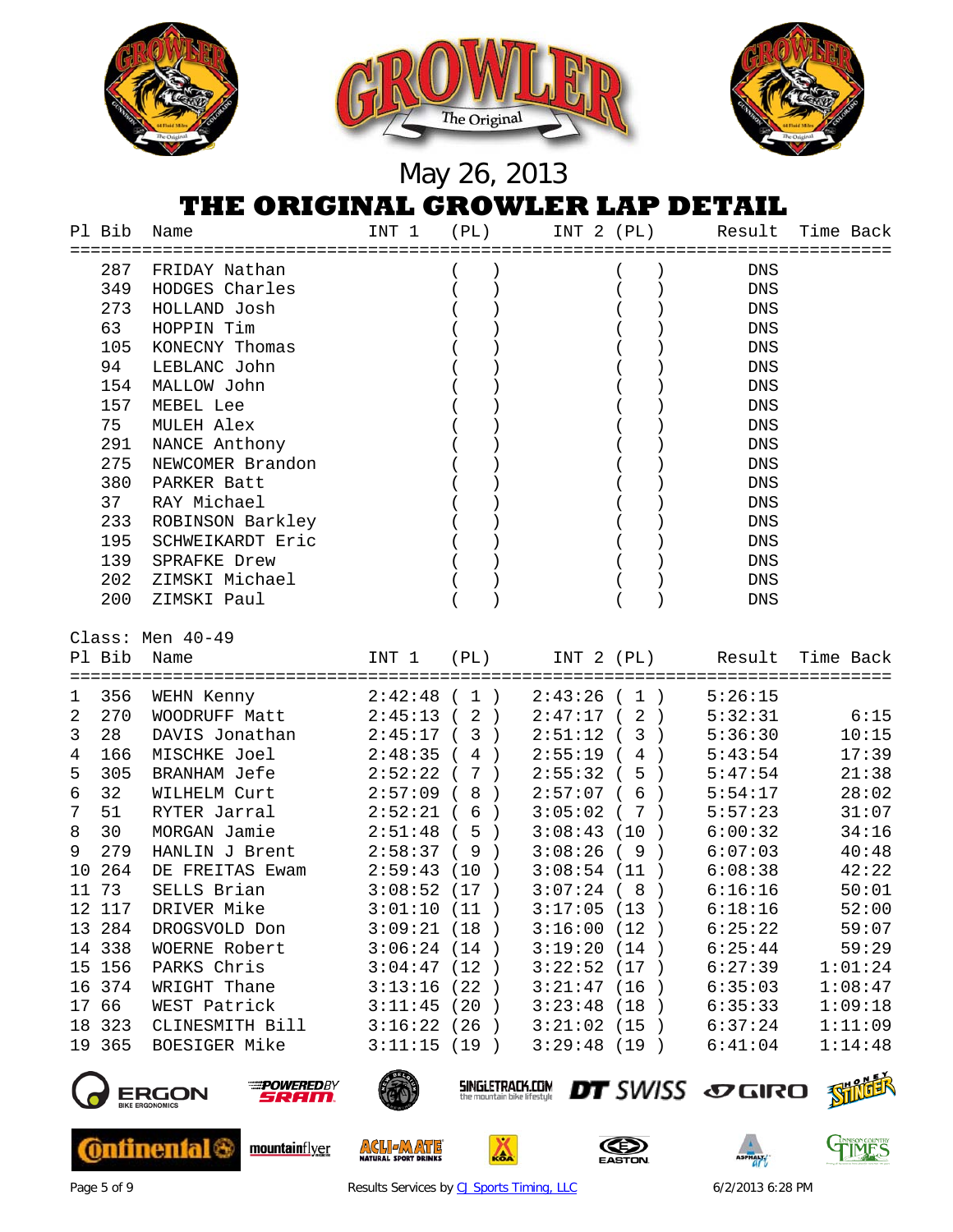





## **THE ORIGINAL GROWLER LAP DETAIL**

|    | Pl Bib | Name                                | INT 1       | (PL)                  | INT 2 (PL)    |                       | Result                           | Time Back |
|----|--------|-------------------------------------|-------------|-----------------------|---------------|-----------------------|----------------------------------|-----------|
|    | 20 268 | MCSHANE Chad                        | 3:07:55(15) |                       | 3:34:22(22)   |                       | 6:42:18                          | 1:16:02   |
|    | 21 41  | CAUGHLIN Steven                     | 3:16:14(24) |                       | 3:30:21(20)   |                       | 6:46:36                          | 1:20:20   |
| 22 | 269    | ZILLIOUX Rob                        | 3:11:49     | (21)                  | 3:36:02       | (23)                  | 6:47:51                          | 1:21:35   |
|    | 23 83  | KLEM Jeff                           | 3:15:50     | (23)                  | 3:36:43       | (24)                  | 6:52:34                          | 1:26:18   |
|    | 24 228 | POWELL Don                          | 3:07:58     | (16)                  | 3:45:57       | (28)                  | 6:53:55                          | 1:27:40   |
| 25 | 350    | VITULLI Brian                       | 3:05:54(13) |                       | 3:51:00       | (32)                  | 6:56:55                          | 1:30:39   |
| 26 | 47     | POPPE Tim                           | 3:22:16     | (29)                  | 3:37:17       | (25)                  | 6:59:33                          | 1:33:18   |
|    | 27 176 | PRICE Adam                          | 3:16:16     | (25)                  | 3:43:50       | (27)                  | 7:00:07                          | 1:33:51   |
| 28 | 256    | KRUPP Karl                          | 3:32:08     | (38)                  | 3:30:54(21)   |                       | 7:03:03                          | 1:36:47   |
| 29 | 86     | MASLACH Brian                       | 3:22:06     | (28)<br>$\rightarrow$ | 3:41:32(26)   |                       | 7:03:38                          | 1:37:22   |
| 30 | 310    | CAPLAN Andy                         | 3:17:18     | (27)                  | 3:53:40       | (35)                  | 7:10:59                          | 1:44:44   |
|    | 31 36  | BERG Michael                        | 3:23:53     | (30)<br>$\rightarrow$ | 3:49:06       | (30)                  | 7:13:00                          | 1:46:44   |
|    | 32 185 | MEQUI Michael                       | 3:29:14(33) |                       | 3:51:43(33)   | $\rightarrow$         | 7:20:57                          | 1:54:42   |
| 33 | 281    | DALLAS Aaron                        | 3:28:58     | (32)                  | 3:52:13(34)   | $\rightarrow$         | 7:21:12                          | 1:54:56   |
|    | 34 161 | BRESNAHAN Tim                       | 3:29:26     | (34)                  | $3:57:01$ (36 | $\rightarrow$         | 7:26:28                          | 2:00:13   |
| 35 | 362    | SUMNER Jason                        | 3:38:31     | (42)                  | 3:48:38       | (29<br>$\rightarrow$  | 7:27:10                          | 2:00:54   |
| 36 | 89     | MEANS Nate                          | 3:38:20     | (41)                  | 3:49:52       | (31<br>$\rightarrow$  | 7:28:13                          | 2:01:57   |
|    | 37 22  | COOMER Eric                         | 3:30:16     | (36)                  | 4:08:04       | (37<br>$\rightarrow$  | 7:38:21                          | 2:12:05   |
|    | 38 133 | CRAIGEN Robin                       | 3:30:42     | (37)                  | 4:08:50       | (38)<br>$\rightarrow$ | 7:39:32                          | 2:13:17   |
| 39 | 209    | FITZWATER Mark                      | 3:28:47(31) |                       | 4:17:13(43)   | $\rightarrow$         | 7:46:00                          | 2:19:45   |
| 40 | 84     | WILLIAMS Christian                  | 3:29:46     | (35)                  | 4:16:15(42)   | $\rightarrow$         | 7:46:01                          | 2:19:46   |
|    | 41 259 | ARTERBURN Chris                     | 3:37:06     | (40)                  | 4:15:19(41)   |                       | 7:52:25                          | 2:26:10   |
|    | 42 372 | HOUTH William                       | 3:41:27(43) |                       | 4:12:55(39)   |                       | 7:54:23                          | 2:28:07   |
|    | 43 335 | HALE Rob                            | 3:36:28     | (39)                  | 4:30:30       | (44<br>$\rightarrow$  | 8:06:58                          | 2:40:42   |
|    | 44 102 | PRETE Tony                          | 3:47:09(45) | $\rightarrow$         | 4:31:58(45)   | $\rightarrow$         | 8:19:08                          | 2:52:52   |
| 45 | 199    | LONG Tim                            | 4:05:54(49) | $\rightarrow$         | 4:13:29       | (40<br>$\rightarrow$  | 8:19:23                          | 2:53:08   |
| 46 | 153    | MAYFIELD Jason                      | 3:54:49     | (48)<br>$\rightarrow$ | 4:38:30       | (48)<br>$\rightarrow$ | 8:33:19                          | 3:07:03   |
|    | 47 300 | FUNKE Kyle                          | 3:42:00     | (44)                  | 4:58:55       | (50)<br>$\rightarrow$ | 8:40:55                          | 3:14:40   |
| 48 | 215    | <b>JENSEN Thomas</b>                | 4:07:27     | (50<br>$\rightarrow$  | 4:34:29       | (46)<br>$\rightarrow$ | 8:41:57                          | 3:15:41   |
| 49 | 194    | DORSCHELS Jimmy                     | 3:51:37     | (46)<br>$\rightarrow$ | 4:57:09       | (49)<br>$\rightarrow$ | 8:48:46                          | 3:22:31   |
| 50 | 96     | ZOSS Steve                          | 4:11:34     | (52)                  | 4:37:45       | (47)                  | 8:49:19                          | 3:23:04   |
| 51 | 213    | ARMBRUSTER David                    | 3:51:39(47) |                       | 5:27:54(52)   |                       | 9:19:33                          | 3:53:18   |
|    | 52 26  | KEISTER Ken                         | 4:10:46     | (51)                  | 5:22:32(51)   |                       | 9:33:19                          | 4:07:03   |
|    | 208    | <b>BUCK Jerry</b>                   |             | $\lambda$             |               | $\mathcal{E}$         | DNS                              |           |
|    | 137    | DOOLEY Thomas                       |             |                       |               |                       | <b>DNS</b>                       |           |
|    | 90     | ECHOHAWK Chris                      |             |                       |               |                       | DNS                              |           |
|    | 122    | FRANK Steven                        |             |                       |               |                       | DNS                              |           |
|    | 149    | FRIELINGSDORF Bill                  |             |                       |               |                       | DNS                              |           |
|    | 126    | GOODBODY Robert                     |             |                       |               |                       | DNS                              |           |
|    | 106    | HARROD Josh                         |             |                       |               |                       | DNS                              |           |
|    | 239    | HAYES Michael                       |             |                       |               |                       | <b>DNS</b>                       |           |
|    |        | <b>POWEREDBY</b><br>ERGON<br>SRAIN. |             | SINGLETRACK.COM       |               |                       | <b>DT</b> SWISS <b><i>DT</i></b> | 对他不       |



**Ontinental &** 



mountainflyer



**ACLIEMATE** 



◬





Page 6 of 9 **Results Services b[y CJ Sports Timing, LLC](http://www.cjtiming.com/)** 6/2/2013 6:28 PM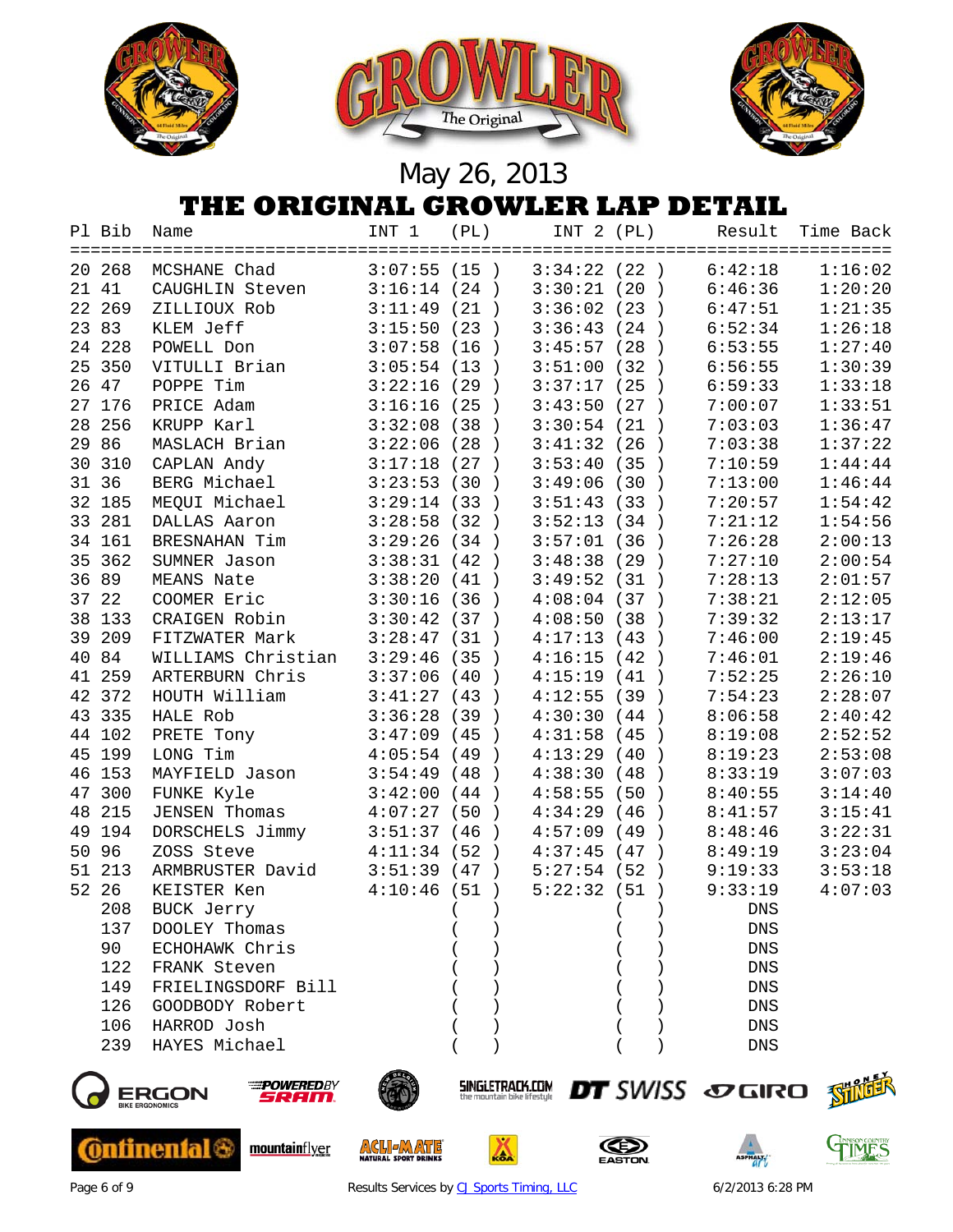

|                | Pl Bib | Name                 | INT 1       | (PL)        | INT 2 (PL)    | Result             | Time Back                   |
|----------------|--------|----------------------|-------------|-------------|---------------|--------------------|-----------------------------|
|                | 65     | HULL Don             |             | $\left($    |               | <b>DNS</b>         |                             |
|                | 115    | JOHNSON Doug         |             | $\langle$   |               | $\mathop{\rm DNS}$ |                             |
|                | 203    | LATTIMER David       |             |             |               | $\mathop{\rm DNS}$ |                             |
|                | 29     | MAULE Jon            |             |             |               | $\mathop{\rm DNS}$ |                             |
|                | 58     | <b>MCKEEN Thomas</b> |             |             |               | DNS                |                             |
|                | 116    | MCMURRY Ken          |             |             |               | DNS                |                             |
|                | 225    | O'BRIEN John         |             |             |               | DNS                |                             |
|                | 42     | OVERSTREET David     |             |             |               | DNS                |                             |
|                | 119    | RICKARD Mason        |             |             |               | <b>DNS</b>         |                             |
|                | 85     | SAFFELL Bob          |             |             |               | <b>DNS</b>         |                             |
|                | 277    | STOCKHAM Dave        |             |             |               | <b>DNS</b>         |                             |
|                | 353    | SULLIVAN Danny       |             |             |               | <b>DNS</b>         |                             |
|                | 182    | SULLIVAN Ray         |             |             |               | ${\rm DNS}$        |                             |
|                | 223    | SUTTER Mike          |             |             |               | DNS                |                             |
|                | 190    | THOMAS Kevin         |             |             |               | DNS                |                             |
|                | 285    | VELEZ Chris          |             |             |               | <b>DNS</b>         |                             |
|                |        |                      |             |             |               |                    |                             |
|                |        | Class: Men 50-59     |             |             |               |                    |                             |
|                |        | Pl Bib Name          | INT 1 (PL)  |             |               |                    | INT 2 (PL) Result Time Back |
|                | 23     | <b>GOUGE Mark</b>    |             |             | 3:08:27(1)    |                    |                             |
| $\mathbf{1}$   |        |                      |             | 3:03:06(1)  |               | 6:11:34            |                             |
| 2              | 59     | MARTIN Michael       | 3:16:27(2)  |             | $3:28:12$ (2) | 6:44:39            | 33:04                       |
| 3              | 174    | KRAMER Dale          | 3:23:26(4)  |             | 3:32:11(3)    | 6:55:37            | 44:03                       |
| $\overline{4}$ | 99     | STEWART Mel          | 3:21:56(3)  |             | 3:42:32(5)    | 7:04:29            | 52:54                       |
| 5              | 267    | VANDERBURGH Steve    | 3:27:31(6)  |             | 3:39:17(4)    | 7:06:49            | 55:14                       |
| 6              | 248    | HESELBACH Bryan      | 3:27:03(5)  |             | 3:42:38(6)    | 7:09:42            | 58:07                       |
| 7              | 98     | GOLDBERG David       |             | 3:32:07(7)  | 4:00:47(7)    | 7:32:55            | 1:21:20                     |
| 8              | 151    | PIERSON Gary         |             | 3:35:33(8)  | 4:08:03(9)    | 7:43:37            | 1:32:02                     |
| 9              | 27     | BOUGHTON William     |             | 3:44:46(10) | 4:05:02(8)    | 7:49:49            | 1:38:14                     |
|                | 10 340 | ROBISON Doug         | 3:38:14(9)  |             | 4:25:40(10)   | 8:03:55            | 1:52:20                     |
|                | 11 180 | WAKEFIELD Keith      | 3:51:40(11) |             | 4:39:35(11)   | 8:31:15            | 2:19:40                     |
|                | 12 159 | PASCAL Michael       | 3:56:00(12) |             | 4:43:40(13)   | 8:39:41            | 2:28:06                     |
|                | 13 242 | GOODACRE Tim         | 4:02:23(13) |             | 4:40:53(12)   | 8:43:16            | 2:31:41                     |
|                | 14 294 | LAWRENCE Darryl      | 4:31:28(15) |             | 5:10:39(14)   | 9:42:07            | 3:30:33                     |
|                | 15 164 | JOHNSON Mike         | 4:32:55(16) |             | 5:11:50(15)   | 9:44:46            | 3:33:11                     |
|                | 16 252 | POLITZER Tom         | 4:20:30(14) |             | 5:38:28(16)   | 9:58:58            | 3:47:23                     |
|                | 345    | HOGAN Mark           |             |             |               | DNS                |                             |
|                | 130    | LEBOVITZ Stephen     |             |             |               | <b>DNS</b>         |                             |
|                | 231    | MIKE Armstrong       |             |             |               | ${\rm DNS}$        |                             |
|                | 48     | THACKER Gary         |             |             |               | <b>DNS</b>         |                             |
|                | 60     | VARGAS Eddie         |             |             |               | ${\rm DNS}$        |                             |
|                |        |                      |             |             |               |                    |                             |



**Ontinental &** 



mountainflyer



**ACLIEMATE** 



◬







Page 7 of 9 **Results Services b[y CJ Sports Timing, LLC](http://www.cjtiming.com/)** 6/2/2013 6:28 PM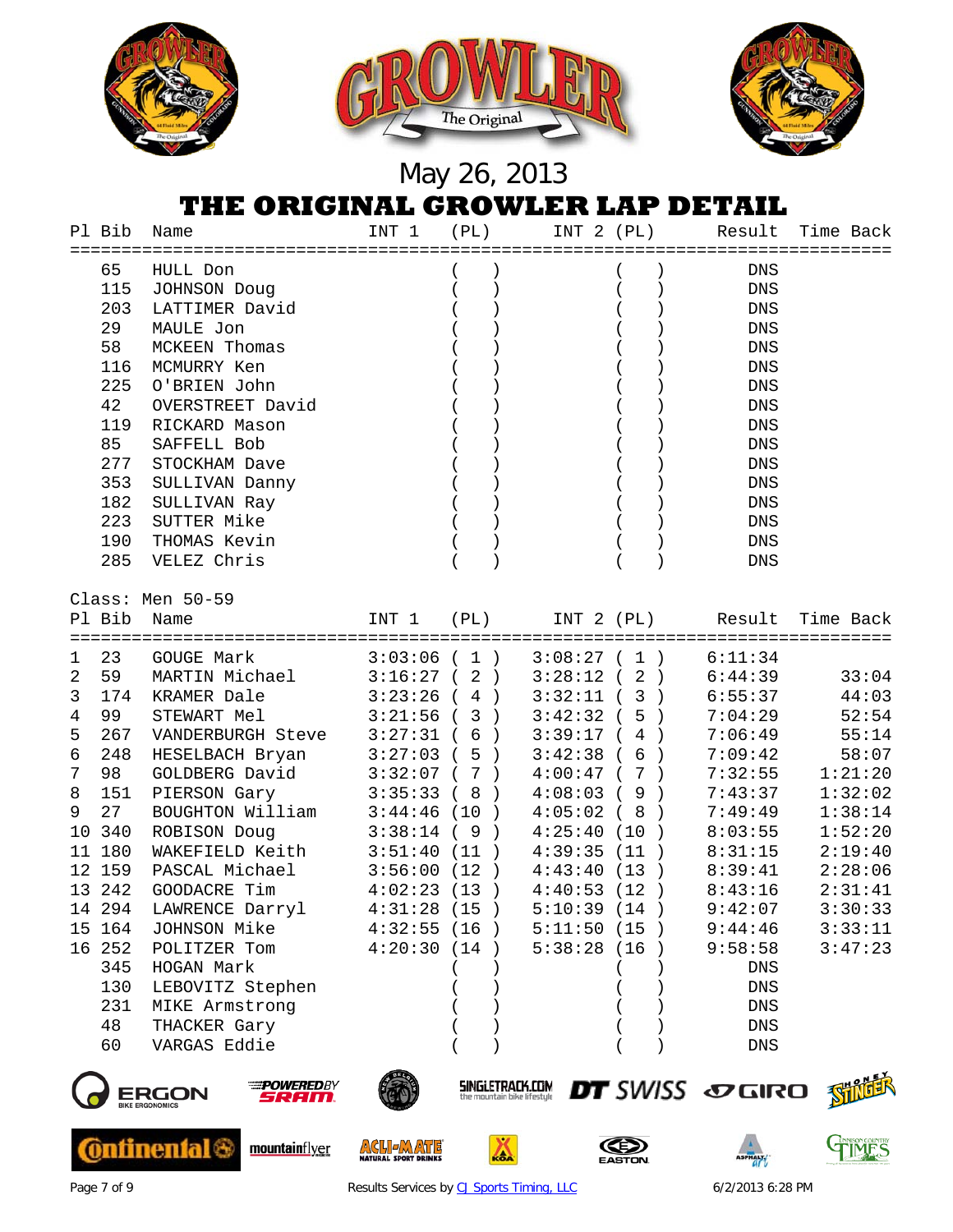

### May 26, 2013 **THE ORIGINAL GROWLER LAP DETAIL**

| Pl Bib Name | Class: Men 60+                                                | INT 1 (PL) | INT 2 (PL)                                                                        |                           | Result Time Back |
|-------------|---------------------------------------------------------------|------------|-----------------------------------------------------------------------------------|---------------------------|------------------|
|             | 1 132 SMITH Hunter<br>2 364 PETERSON Gary<br>72 RIGGLE Steven |            | $3:42:38$ ( 1 ) $4:21:40$ ( 1 )<br>$4:08:02$ ( 2 ) $5:07:58$ ( 2 )<br>$($ ) $($ ) | 8:04:19<br>9:16:01<br>DNS | 1:11:42          |

|         |        | Class: Men Singlespeed |             |                                             |                                       |                          |           |
|---------|--------|------------------------|-------------|---------------------------------------------|---------------------------------------|--------------------------|-----------|
|         | Pl Bib | Name                   | INT 1       | (PL)                                        | INT 2 (PL)                            | Result                   | Time Back |
| 1.      | 34     | OCHS David             | $2:45:33$ ( | 1)                                          | 2:51:53<br>1)<br>$\sqrt{2}$           | 5:37:27                  |           |
| 2       | 107    | TRENT Richie           | 2:51:53     | $\overline{2}$<br>$\left($<br>$\rightarrow$ | $\overline{2}$<br>2:54:02<br>$\left($ | 5:45:55<br>$\rightarrow$ | 8:28      |
| 3       | 160    | SWIFT Jesse            | 2:54:47     | 5<br>$\rightarrow$<br>$\left($              | 2:56:42<br>3                          | 5:51:29<br>$\rightarrow$ | 14:02     |
| 4       | 352    | ANDERSON Vince         | 2:54:45     | $\overline{4}$<br>$\rightarrow$             | 3:04:05<br>5                          | 5:58:50<br>$\rightarrow$ | 21:23     |
| 5       | 69     | ELOVITZ Jody           | 2:58:14     | 9<br>$\rightarrow$                          | 3:00:49<br>4                          | 5:59:03                  | 21:36     |
| 6       | 24     | DURLAND Dan            | 2:52:20     | 3<br>$\rightarrow$                          | 3:12:44<br>(11)                       | 6:05:05                  | 27:38     |
| 7       | 354    | CLAYDEN Alex           | 2:57:11     | 8<br>$\rightarrow$                          | 3:09:51<br>(10                        | 6:07:02<br>$\rightarrow$ | 29:35     |
| 8       | 113    | HILGERS Jason          | 3:02:42     | (11)<br>$\rightarrow$                       | 3:05:51<br>7                          | 6:08:33                  | 31:06     |
| 9       | 165    | STEWART Nate           | 2:56:39     | 6<br>$\rightarrow$<br>$\left($              | 3:14:26<br>(12)                       | 6:11:05<br>$\rightarrow$ | 33:38     |
| 10      | 283    | SNEAD Braden           | 3:03:26     | (12)<br>$\rightarrow$                       | 3:07:53<br>8                          | 6:11:20<br>$\rightarrow$ | 33:53     |
| 11      | 31     | CUTLIP Eric            | 3:06:34     | (14)<br>$\rightarrow$                       | 3:05:18<br>6                          | 6:11:53                  | 34:26     |
| $12 \,$ | 52     | THOMPSON Mark          | 2:57:05     | (7)<br>$\rightarrow$                        | 3:24:11<br>(16)                       | 6:21:16                  | 43:49     |
|         | 13 244 | GREGORY Courtney       | 3:04:38     | (13)<br>$\rightarrow$                       | 3:22:01<br>(14)                       | 6:26:40<br>$\rightarrow$ | 49:13     |
|         | 14 245 | STALGREN Steve         | 3:18:31     | (20)<br>$\rightarrow$                       | 3:08:38<br>9                          | 6:27:10<br>$\rightarrow$ | 49:43     |
| 15      | 243    | CASSAN Todd            | 3:00:51     | (10)<br>$\rightarrow$                       | 3:27:59<br>(18                        | 6:28:50<br>$\rightarrow$ | 51:23     |
| 16      | 168    | WILLIAMS Taylor        | 3:06:38     | (15<br>$\rightarrow$                        | 3:23:13<br>(15                        | 6:29:52<br>$\rightarrow$ | 52:25     |
| 17      | 152    | STRONG Derek           | 3:09:46     | (16)<br>$\rightarrow$                       | 3:25:48<br>(17)                       | 6:35:34<br>$\rightarrow$ | 58:07     |
| 18      | 167    | MCCOURT Sean           | 3:16:23     | (18)<br>$\rightarrow$                       | 3:20:40<br>(13)                       | 6:37:03<br>$\rightarrow$ | 59:36     |
| 19      | 138    | GARCIA Dominic         | 3:11:56     | (17)<br>$\rightarrow$                       | 3:36:14<br>(21)                       | 6:48:11                  | 1:10:44   |
| 20      | 46     | DAVIS Eric             | 3:16:38     | (19<br>$\rightarrow$                        | 3:33:54<br>(19)                       | 6:50:33<br>$\rightarrow$ | 1:13:05   |
|         | 21 101 | POUGIALES John         | 3:27:51     | (21)<br>$\rightarrow$                       | 3:34:30<br>(20)                       | 7:02:22<br>$\rightarrow$ | 1:24:55   |
|         | 22 141 | ORTICELLE Nick         | 3:29:00     | (22)<br>$\rightarrow$                       | 3:54:40<br>(23)                       | 7:23:41<br>$\rightarrow$ | 1:46:14   |
| 23      | 175    | SCHAAPHOK Billy        | 3:36:29     | (23)<br>$\rightarrow$                       | 3:48:20<br>(22)                       | 7:24:50<br>$\rightarrow$ | 1:47:23   |
| 24      | 55     | BECK Michael           | 3:37:04     | (24)<br>$\rightarrow$                       | 3:59:42<br>(24)                       | 7:36:47<br>$\rightarrow$ | 1:59:20   |
| 25      | 319    | BARNES Michael         | 3:44:22     | (25)                                        | (25)<br>4:37:53                       | 8:22:15                  | 2:44:48   |
| 26      | 282    | MCLARNON Justin        | 3:46:45     | (26)                                        | 4:42:35<br>(26)                       | 8:29:21<br>$\rightarrow$ | 2:51:54   |
| 27      | 162    | KILMOYER David         | 3:55:02     | (27)<br>$\rightarrow$                       | 4:48:44<br>(27)                       | 8:43:47<br>$\rightarrow$ | 3:06:19   |
| 28      | 331    | BUELING John           | 4:07:41     | (29)<br>$\rightarrow$                       | (28)<br>4:52:48                       | 9:00:30<br>$\rightarrow$ | 3:23:03   |
| 29      | 87     | KRENZ David            | 4:23:27     | (30)<br>$\rightarrow$                       | 5:03:02<br>(29)                       | 9:26:29<br>$\rightarrow$ | 3:49:02   |
| 30      | 257    | BRISINDI Tony          | 4:07:12     | (28)                                        | (30)<br>5:25:25                       | 9:32:38<br>$\rightarrow$ | 3:55:11   |
|         | 120    | <b>BALL Clint</b>      |             |                                             |                                       | <b>DNS</b>               |           |



**Ontinental 6** 



mountainflyer



**ACLIEADE** 



Δ





Page 8 of 9 **Results Services b[y CJ Sports Timing, LLC](http://www.cjtiming.com/)** 6/2/2013 6:28 PM

**DT** SWISS SOGIRO SHILL